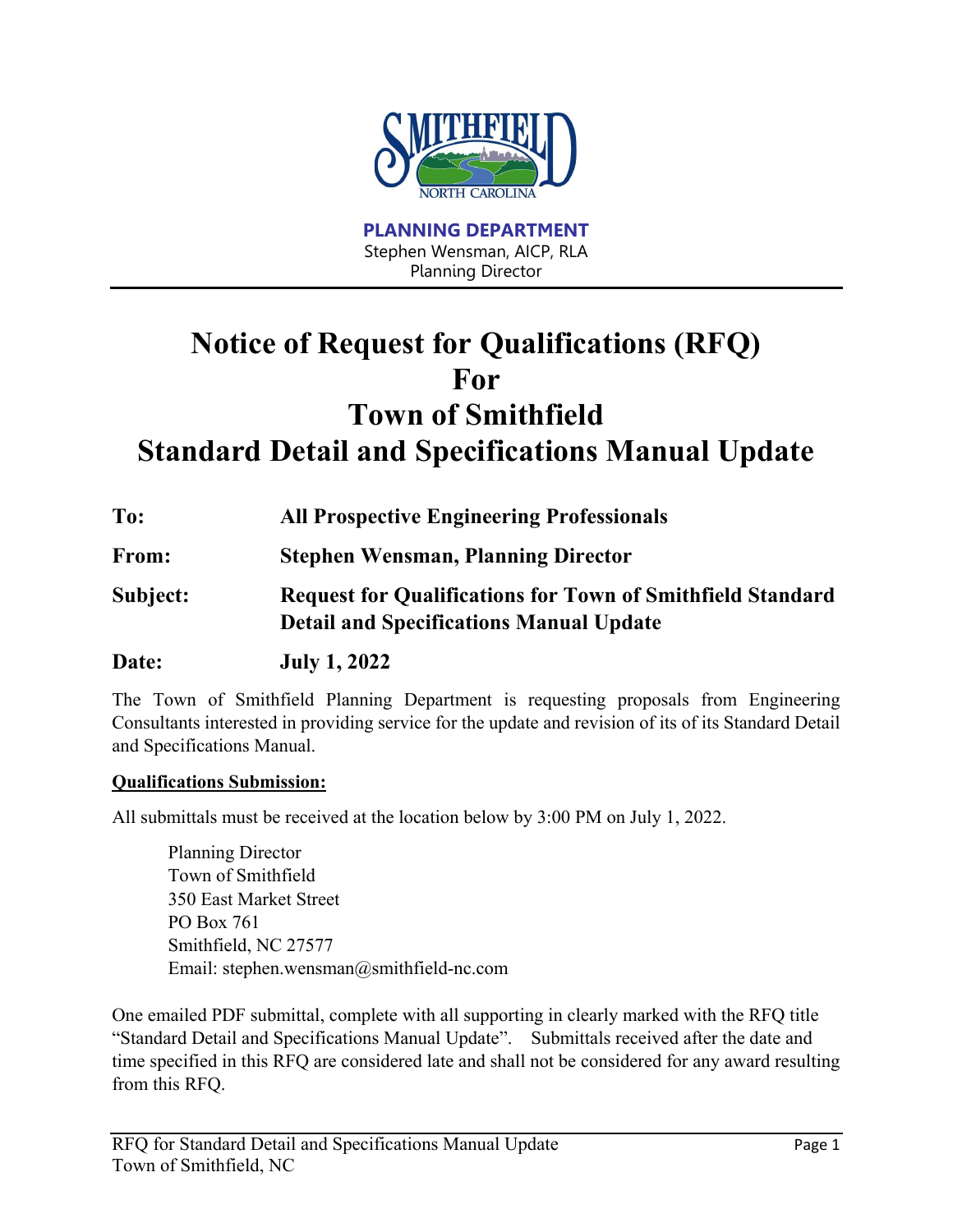# **Questions:**

Any questions concerning this Request for Qualifications (RFQ) should be submitted in writing by email to Stephen Wensman at stephen.wensman@smithfield-nc.com with "Standard Detail and Specifications Manual Update" in the subject line.

Written requests for clarifications to this RFQ will be accepted until June 15, 2022. All responses to submitted questions will be published in the form of an addendum on the Town's website at www.smithfield-nc.com/page/rfp-rfq on June 17, 2022. Any oral explanations or instructions given by Town staff will not be binding on the Town.

Any questions on the RFQ procedures, please contact the Town Clerk at 919-934-2116, ext. 1108 or by email at Shannan.parrish $@s$ mithfield-nc.com.

# **Project Summary:**

The Town of Smithfield Planning Department is seeking an experienced firm to update its Standard Detail and Specifications Manual ("Manual") to ensure proper, consistent, and uniform design, installation, and construction of public infrastructure and certain regulated private installations pertaining to stormwater management, access and circulation (such as streets, sidewalks, bicycle paths, etc.), street lighting, parking, landscaping, etc.

This project does not include any updates to the public utilities sections of the Manual because the Smithfield Public Utilities Department updated the utilities sections of the Manual in 2019.

When submitting your Statement of Qualifications please structure your response so that we can evaluate your firm's ability to perform the following main tasks:

- 1. Convene an internal stakeholder process to collect and organize technical, regulatory, and other elements requiring update and reorganization as identified by Town Staff;
- 2. Review the existing Manual and update it to reflect recent changes in any references to other specifications, policies, or regulations;
- 3. Research other sources including: benchmarking against other towns, incorporating new material provided by the Town, and reviewing other manuals;
- 4. Conduct a gaps analysis of the existing Manual against other sources and best practices;
- 5. Recommend new Standard Details to be drafted in CAD by Town Staff;
- 6. Review and redline Town Staff prepared (CAD) files for revision;

# **Background:**

In February 2020, the Town Council adopted the "Town Plan", the 2040 Comprehensive Growth Management Plan and Transportation Plan. After the adoption of the Town Plan, the Planning Department has been preparing for an update to the Unified Development Ordinance, Article 10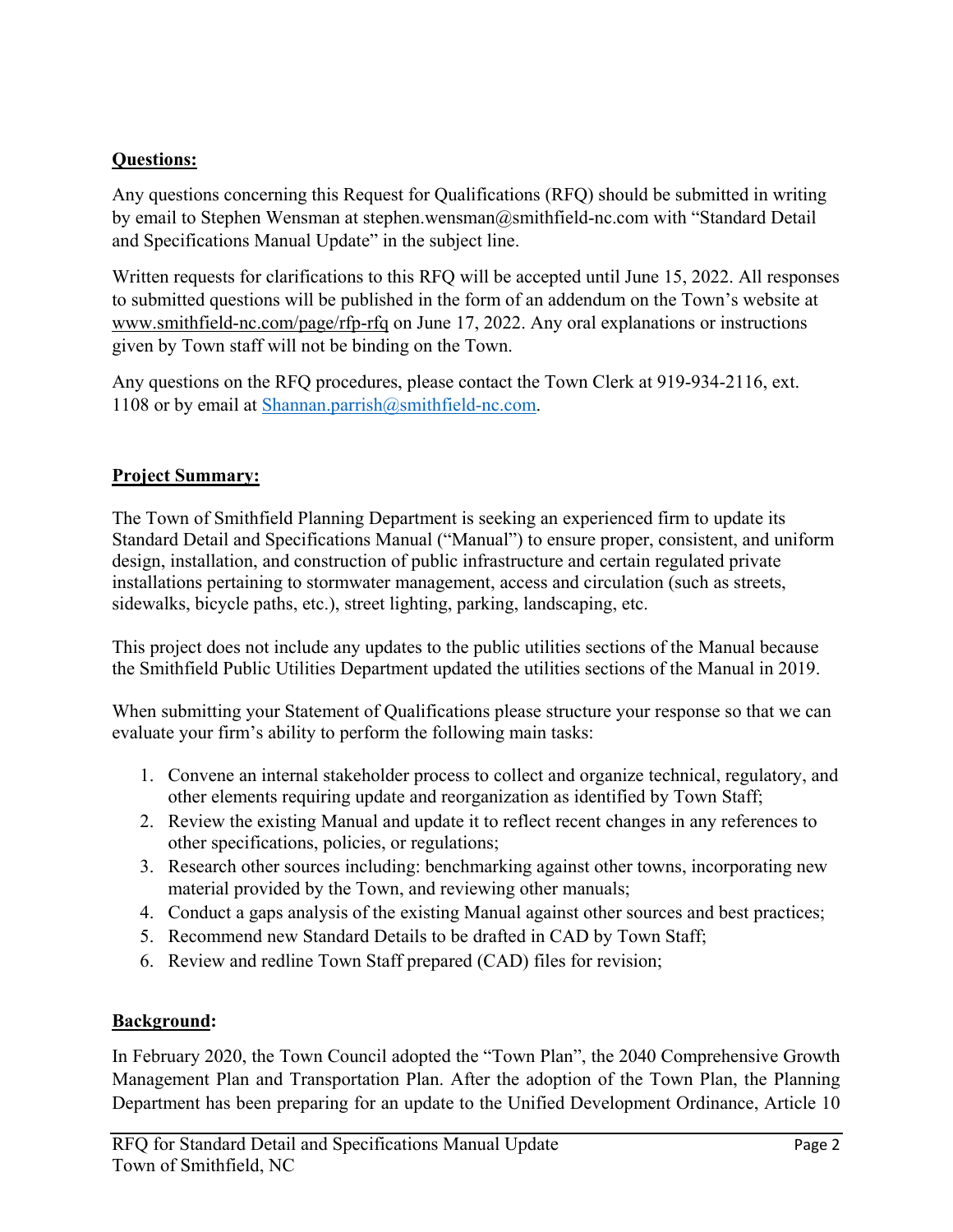Performance Standards which are closely linked to the Manual which is well over 30 years old and also needing an update. Since the Manual was last updated, there have been many changes in relevant published design guidelines, best practices, construction practices, and state requirements. The primary objective is to update all sections of the current Manual, except for the Public Utilities sections to facilitate the design, approval, and installation of required infrastructure by providing technical specifications, and to reference State and Federal-level design guidelines as appropriate and supplement those guidelines, when necessary, with local requirements and conditions. The revised Manual will be set up in a way to allow different sections to be updated on different schedules as is done with other manuals such as the State's BMP Design Manual.

# **Submittal Contents:**

It is the Consultant's responsibility to clearly describe its qualifications in response to this RFQ. Organization, conciseness, and thoroughness of the response will be critical to the Town's evaluation of the submittals. The submittal should not exceed 15 (fifteen) pages. The Letter of Transmittal should be a single page and will be counted as 1 page out of the total of 15. To be considered for this project each submittal must contain all of the requested information listed below. Proof of insurance is not needed at the time of submittal.

- A. Letter of Transmittal
- B. Table of Contents
- C. General Information

Provide identifying information about the firm, including the name, year established, address, phone number, FAX number, and the name and email address of the contact person.

# D. Project Approach

Provide a detailed description of the approach your firm would propose for this project. In addition, please address the following issue in your response:

- The Planning Department has prepared draft details and proposes to draft any additional details recommended after review by Town Staff (Town Engineer, Fire Marshall and Planning Director) to then be redlined by the Consultants and then revised by the Planning Staff.
- The Consultant is expected to prepare/update the specifications sections associated with the selected Details.

# E. Key Personnel

Identify key personnel that will be assigned to this project and include their qualifications with emphasis on related experience and designated roles for this project and the approximate percentage of time that would be dedicated to this project. Identify the principal that will be responsible for the work.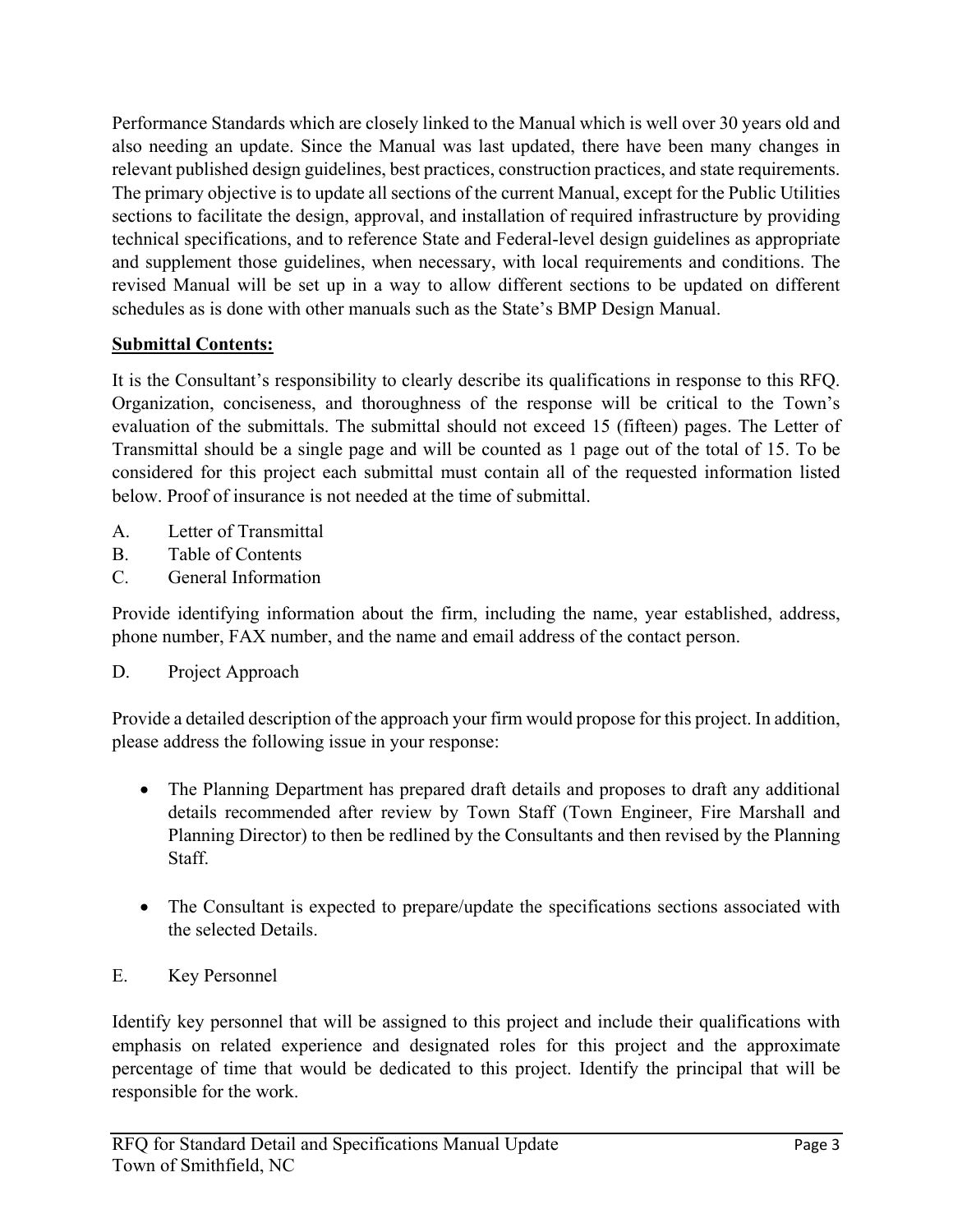# F. Relevant Experience

Provide information regarding specific qualifications of the firm and its experience in the development of engineering standards.

#### G. References

Identify two project references and include the name and phone number of the contact person.

#### H. Schedule

Provide an estimate of the time required to provide a first draft of the new Design Manual and Standard Details after issuance of a Notice to Proceed with the work.

I. Consultant Signature

All submittals must be signed on behalf of the Consultant. The Consultant, by making the submittal, authorizes the Town to contact any or all references.

#### **Insurance Coverage:**

The successful bidder shall procure and maintain during the life of the contract the following insurance coverages:

- Worker's Compensation: Coverage to apply for all employees for statutory limits in compliance with the applicable state and federal laws. The policy must include employer's liability with a limit of \$100,000 for each accident, \$100,000 bodily injury by disease each employee and \$500,000 bodily injury by disease policy limit.
- Comprehensive General Liability: Shall have minimum limits of \$1,000,000 per occurrence combined single limit for bodily injury liability and property damage liability. This shall include premises and/or operations, independent contractors, products and/or completed operations, broad form property damage and explosion, collapse and underground damage coverage, sudden and accidental pollution losses, and a contractual liability endorsement.
- Business Auto Policy: Shall have minimum limits of \$1,000,000 per occurrence combined single limit for bodily injury liability and property damage liability. This shall include: owned vehicles, hired and non-owned vehicles and employee non-ownership.
- Professional Liability: The selected firm will be required to furnish proof of Professional Liability insurance coverage in the minimum amount of \$1,000,000.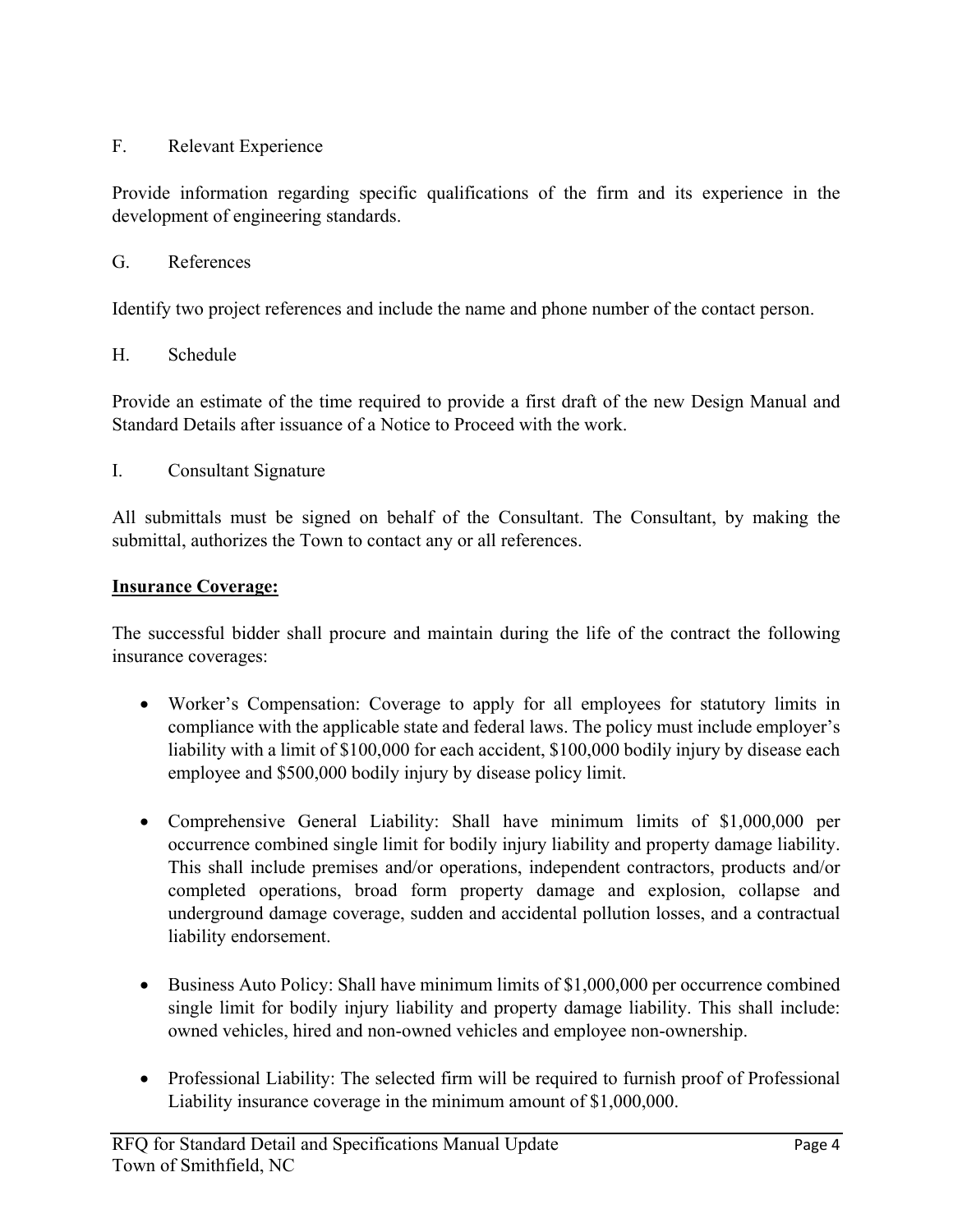### **Special Requirements:**

The Town of Smithfield is to be named as an additional insured on the Comprehensive General Liability policy.

Current, valid insurance policies meeting the above requirements shall be maintained for the duration of the project. Renewal certificates shall be sent to the Town of Smithfield thirty (30) days prior to any expiration date. There shall also be a 30-day notification to the Town in the event of cancellation or modification of any stipulated insurance coverage. Certificates of Insurance on an Acord 25 (8/84) or similar form meeting the required insurance provisions shall be forwarded to the Town of Smithfield. Wording on the Certificate of Insurance which states that no liability shall be imposed upon the company for failure to provide such notice is not acceptable. Original policies or certified copies of policies may be required by the Town at any time.

#### **Selection Criteria and Process:**

Consultant selection will be based on the submitted qualifications information. After the qualifications have been reviewed, the Town will determine if a "short list" of Consultants is necessary. If a "short list" is deemed necessary, Consultants will be invited to make a presentation to a panel of Town staff.

All submittals made in response to this Request for Qualifications will be evaluated according to the following criteria:

- Design Team Experience and Qualifications (35 points)
- Project Understanding and Approach (35 points)
- Ability to meet Project Schedule (10 points)
- RFQ Quality and Responsiveness (10 points)
- Reference Projects (10 points)

During negotiations, the selected Consultant must demonstrate that it has adequate and qualified staff and the necessary resources to perform the work.

# **Terms and Conditions of Requests for Qualifications:**

A. General

This Request for Qualifications does not commit the Town to enter into an agreement or to pay any costs incurred in the preparation of a submittal to this request or in subsequent negotiations. The Town will require the selected Consultant, if any, to participate in negotiations and to submit such scope of services, schedule, cost, technical, or other revisions as may result from negotiation.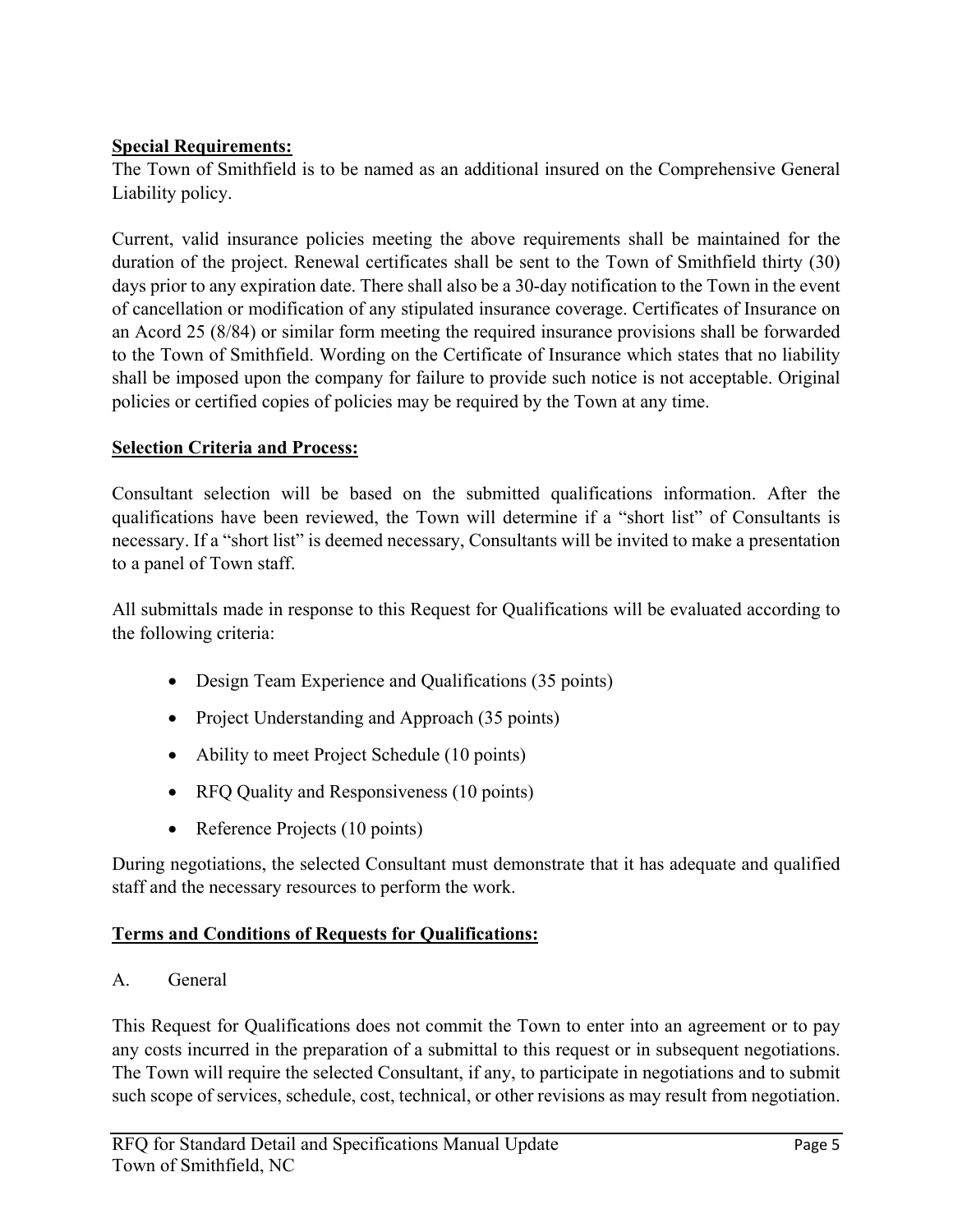The Town's Attorney shall review all final agreements and documents that may result from this Request for Qualifications.

B. Modification or Withdrawal of Proposals

At any time prior to the specified time and date set for submission, a Consultant or designated representative may modify or withdraw a submittal. Any proposal modification or withdrawal must be in writing, executed by an authorized person, and submitted prior to the submittal date and time. A submittal may not be modified or withdrawn by a Consultant after the submittal date and time. Each Consultant so agrees in making the submittal.

# C. Reservations and Rights by the Town of Smithfield

This is not a bid solicitation and the Town is not obligated to accept any submittal or to negotiate with any Consultant. The Town reserves the right to accept a submittal that is deemed most favorable and in the best interests of the Town after all submittals have been examined and canvassed, to reject any or all submittals, and to be the sole judge of the professional and operational services best suited for the Town.

The issuance of this Request for Qualifications and the acceptance of submittals does not constitute an agreement by the Town that any agreement will actually be entered into by the Town. The Town expressly reserves the right to:

- Waive any immaterial defect or informality in any proposal or proposal procedure
- Reissue a Request for Qualifications
- Request additional information and data from any or all Consultants.

Final terms of any agreement will be agreed upon during negotiations. Negotiations may be terminated for failure to reach mutually acceptable terms. The Town reserves the right to negotiate with other Consultants if an agreement cannot be reached with the originally selected Consultant.

# D. Consultant Representations

By submission of this proposal, the Consultant represents that it has not paid or agreed to pay any fee or commission or any other thing of value to any Town employee, Town official, or current contracting consultant of the Town.

E. Right to Disqualify

The Town reserves the right to disqualify any Consultant who fails to provide information or data requested or who provides materially inaccurate or misleading information or data.

F. Consultant Incurred Costs